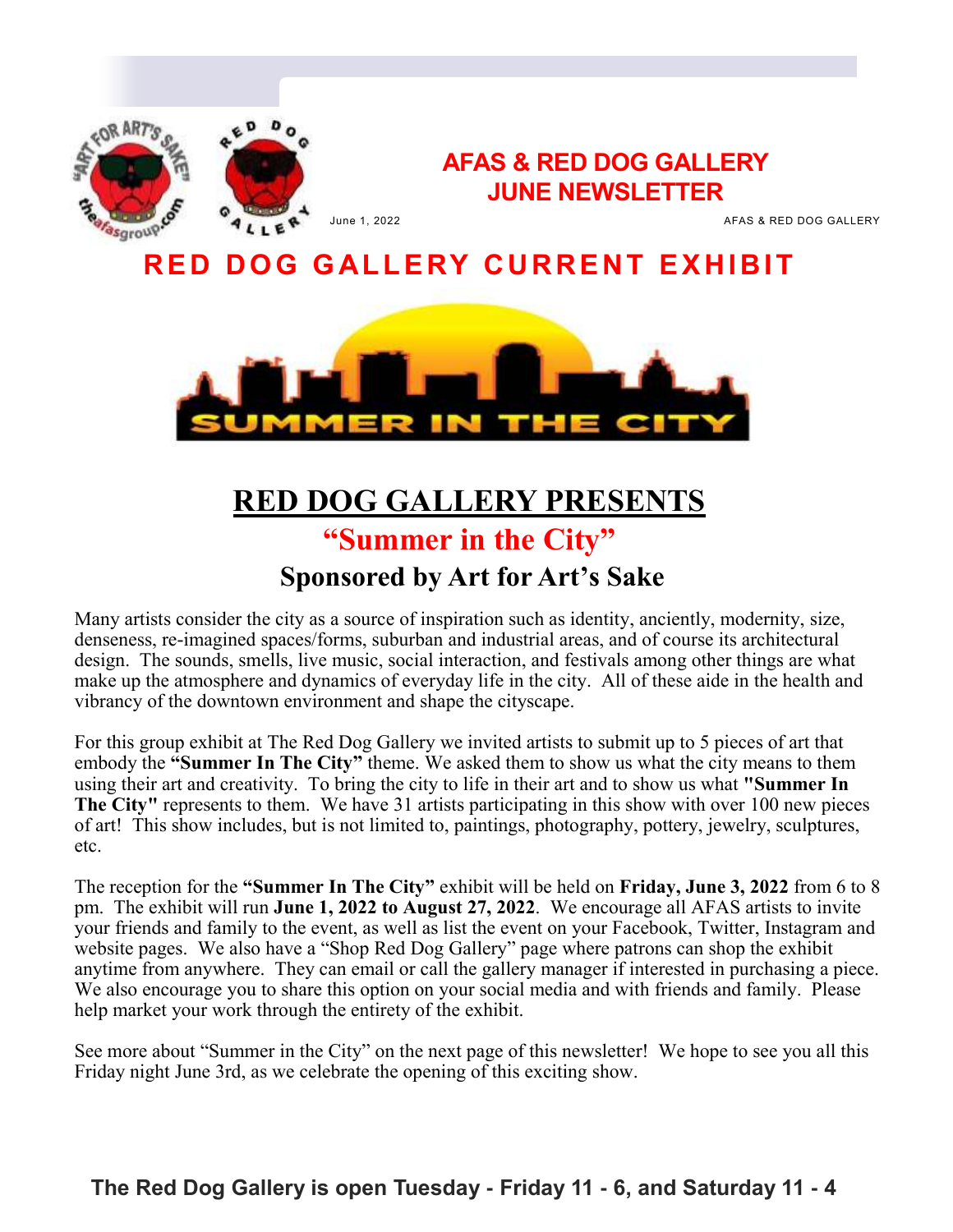#### Page 2 **AFAS & RED DOG GALLERY J U N E 2 0 2 2 N E W S L E T T E R**



## **Artists participating in the show**

| Mary Alexander       | Ginny Campbell   | Brenda Carter       | Holli Conger       |
|----------------------|------------------|---------------------|--------------------|
| Patricia Dudley      | Jen Dwiggins     | Sean Erbe           | <b>Holly Evans</b> |
| Joanie Fleishman     | Ryleah Hallock   | Pam Hoiting         | Christy Jerrett    |
| Marla Kurzec         | Devin Lane       | Robert Hill Long    | Eric Marks         |
| Barbara Rizza Mellin | Susan Morris     | Leslie Newsome      | Kevin Owen         |
| Cat Redmond          | Jimmy Richburg   | Michelle Schenker   | Becky Scherbak     |
| <b>Bill Scherbak</b> | Amber Southard   | Heidi A. Strickland | Joyce Terres       |
| Tina Tonozzi         | Sheridan Watkins | Dennis Wells        |                    |

## **A glimpse of some of the incredible art in the exhibit**



 **The Red Dog Gallery is open Tuesday - Friday 11 - 6, and Saturday 11 - 4**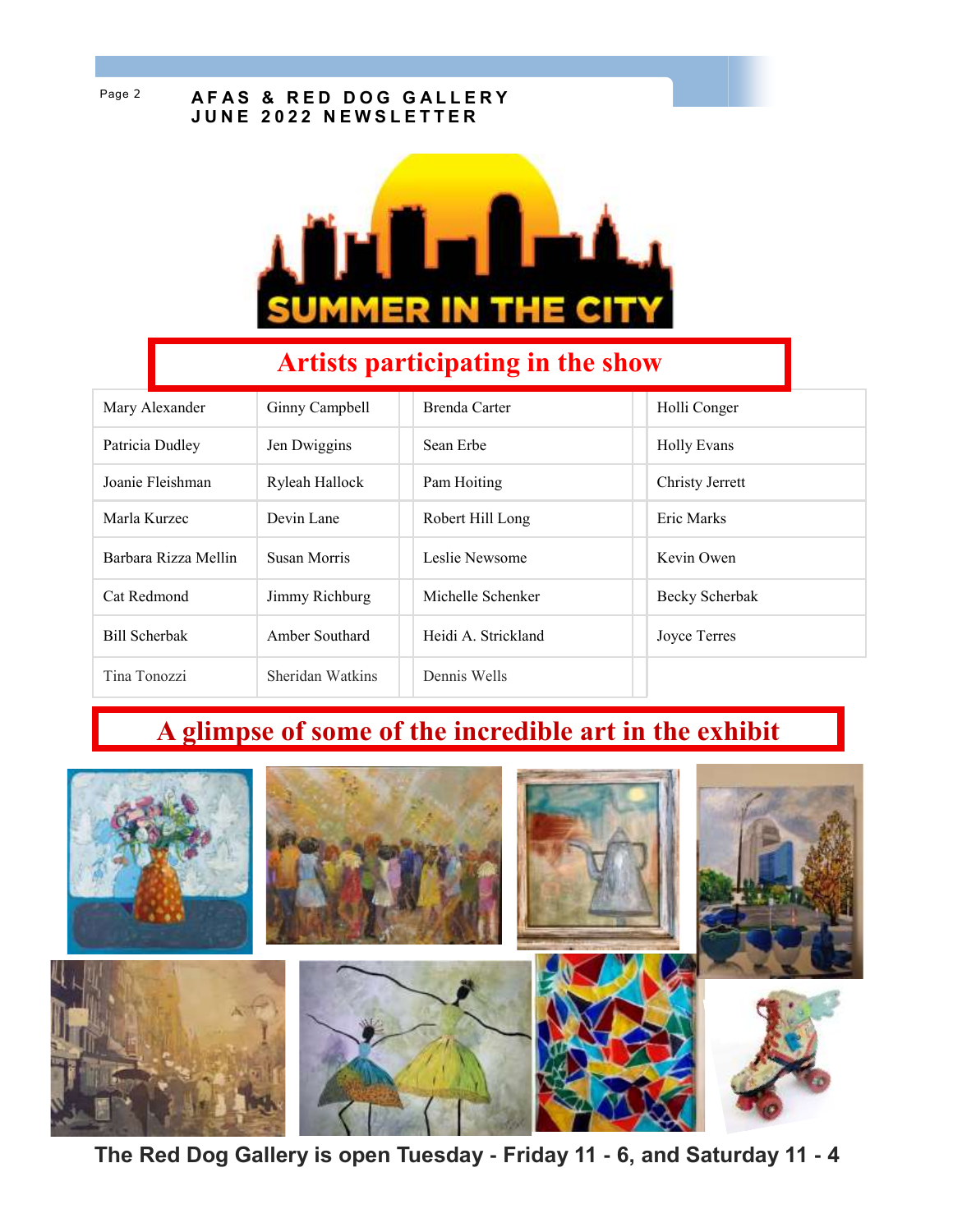# **Here's an opportunity for our AFAS artists!**

#### **Share your Knowledge + Get Paid!**

Mixxer Community Makerspace is restarting their Make Stuff & Learn Stuff programs. Are you ready to emerge from your cocoon and spread your metaphorical wings? You can do that at Mixxer and get paid to share your knowledge with others who are also ready to get back out and have some fun.

Marie Mohsen, Programs Specialist, is coordinating with talented people like you to offer workshops for people to Make Stuff & Learn Stuff at Mixxer. What they are looking for is to offer opportunities to the public to learn from an Artist like you, so they can make something in wood, metal, found objects, by screen-printing, and more. Not sure if your talent is a good fit, just call or drop by and ask. Mixxer has found that folks are up for all sorts of activities if they get to make something they find interesting. Marie's e-mail is [marie@wsmixxer.org](mailto:marie@wsmixxer.org)

Mixxer does a 50/50 split of the monies received for the instruction you will provide. Cost for materials is added to what the students are charged, and whoever supplies materials gets the money for those materials. Mixxer pays out to instructors mid-month and at the first of the month. They manage the marketing, maintaining the website and pay portal, plus providing a great space for people to meet to learn from you. All you need to bring is your skill and awesome personality, and any special things you want to show off. **You don't need to be a member of Mixxer to teach or take classes, but there are discounts on class fees for Mixxer members!**

Most workshops taught at Mixxer last three or four hours. Mixxer works with the instructors to help them develop the content and manages the logistics of providing a safe and suitable place for you to teach. They have a great metal shop, woodworking shop, plus indoor and outdoor spaces for all sorts of projects. There are lots of work surfaces, lighting, and electrical outlets throughout the building. Stop by for a visit to learn more and to see the different studios, and be sure to reach out to Marie to get signed up to teach stuff at Mixxer Community Makerspace.

Mixxer is located across the street from The Arts Based School, and right next door to the Winston Cup Museum at 1375 North Martin Luther King Jr. Dr., W-S, NC 27101.

Mixxer is open Tuesday – Saturday, noon to 8pm. Please call when you arrive if the gate is closed. 336.265.7362 The folks at Mixxer are looking forward to meeting you!

ommunity Makerspace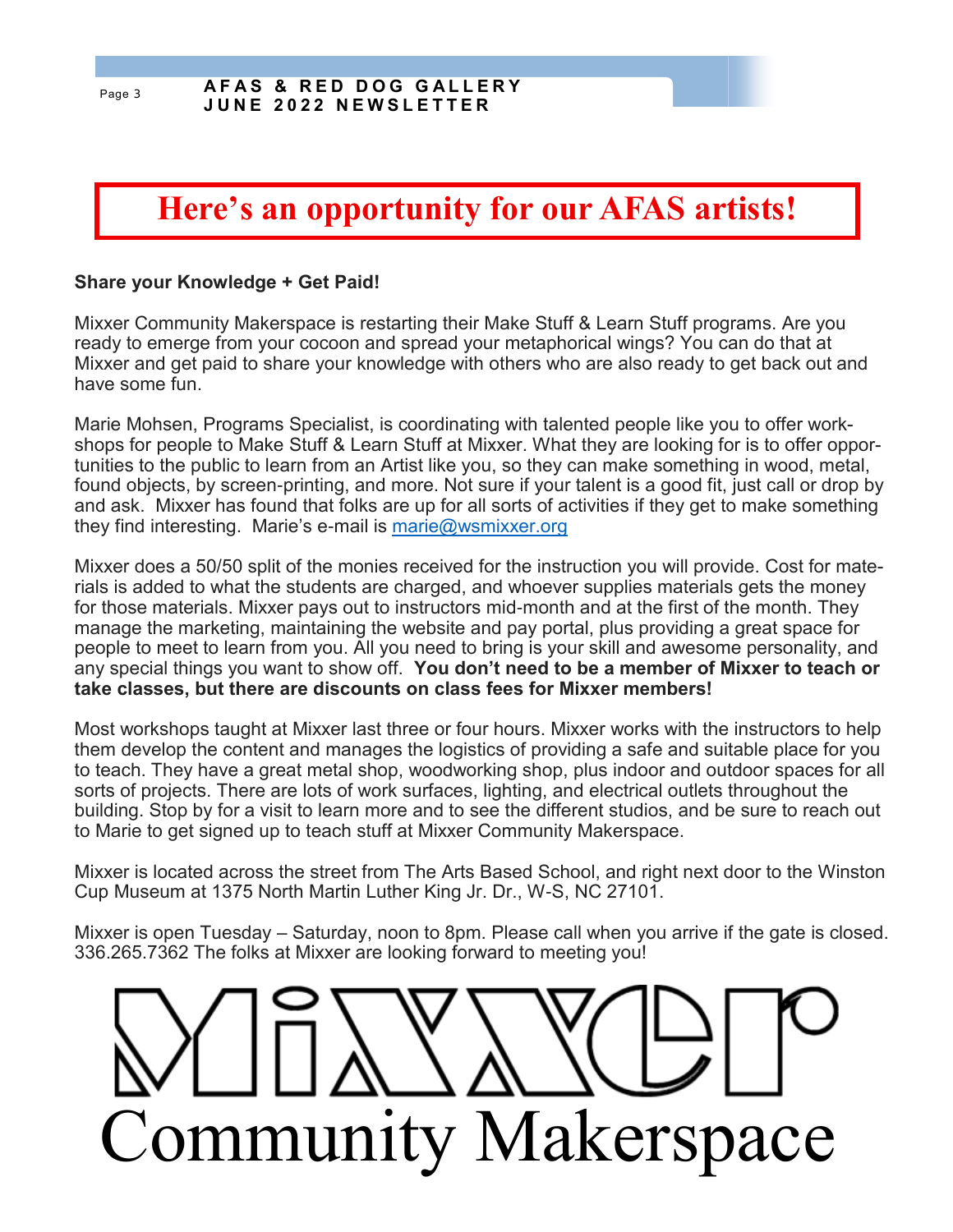#### Page 4 **AFAS & RED DOG GALLERY J U N E 2 0 2 2 N E W S L E T T E R**

## **Auction Opportunity to Benefit Ukraine Relief Efforts**

**"Solidarity of Hope"** One of our AFAS artists - Mark Cole - has created a spectacular painting of sunflowers (the national flower of Ukraine). He has generously donated this piece to be auctioned off with all proceeds going to Ukraine relief efforts.

Mark says: "The Sunflower has been considered a symbol of joy, hope, and life. This flower radiates passion and positive energy as it naturally turns itself to the sun every day – just as we need to naturally turn ourselves each day for direction and strength to God. Red and orange varieties of Sunflowers are symbols of passion and strength.

When I am creating in my studio, I am usually working on three to four different pieces and this piece was one of those pieces that I started about five months ago – before the invasion of Ukraine. I did not know at that time that the sunflower is the national flower of Ukraine, but God put it on my heart to create this piece. I believe that Jennifer Hass, a writer for the Washington Post captures the essence of the importance of this flower at this time in the word, as she writes, **"Sunflowers have long been a beloved symbol of Ukrainian national identity. Now, as Russia's invasion of Ukraine stretches into its second month, the flower—soniashnyk in Ukrainian—has taken on new layers of meaning, emerging as a global symbol of resistance, unity and hope."**

The message is clear – always stand tall and to face everything with a head up high - always turning to the source of our strength, looking for a brighter side of each day with feet planted firmly on the ground and looking towards the light of hope and peace. This is my prayer for Ukraine and for all people of the world."

To see this magnificent work of art, please come to the Red Dog Gallery where it will be displayed until July 1.

Bids for this piece may be submitted on-line starting June 1st at: www.theafasgroup.com/auctions/

Larry Baron (LB the Poet) is planning to have poetry readings by young adults at the Unleashed Gallery starting June 24th. He has scheduled these events in advance for:

- June 24
- July 29
- August 19
- September 16
- October 28

Some of us are familiar with Larry's recent "Lyrics By the Lake" and his "Word of Mouth Wednesdays" from a few years ago.

We'll have more information on this project in the next few weeks.

Please check our AFAS Facebook page to learn more.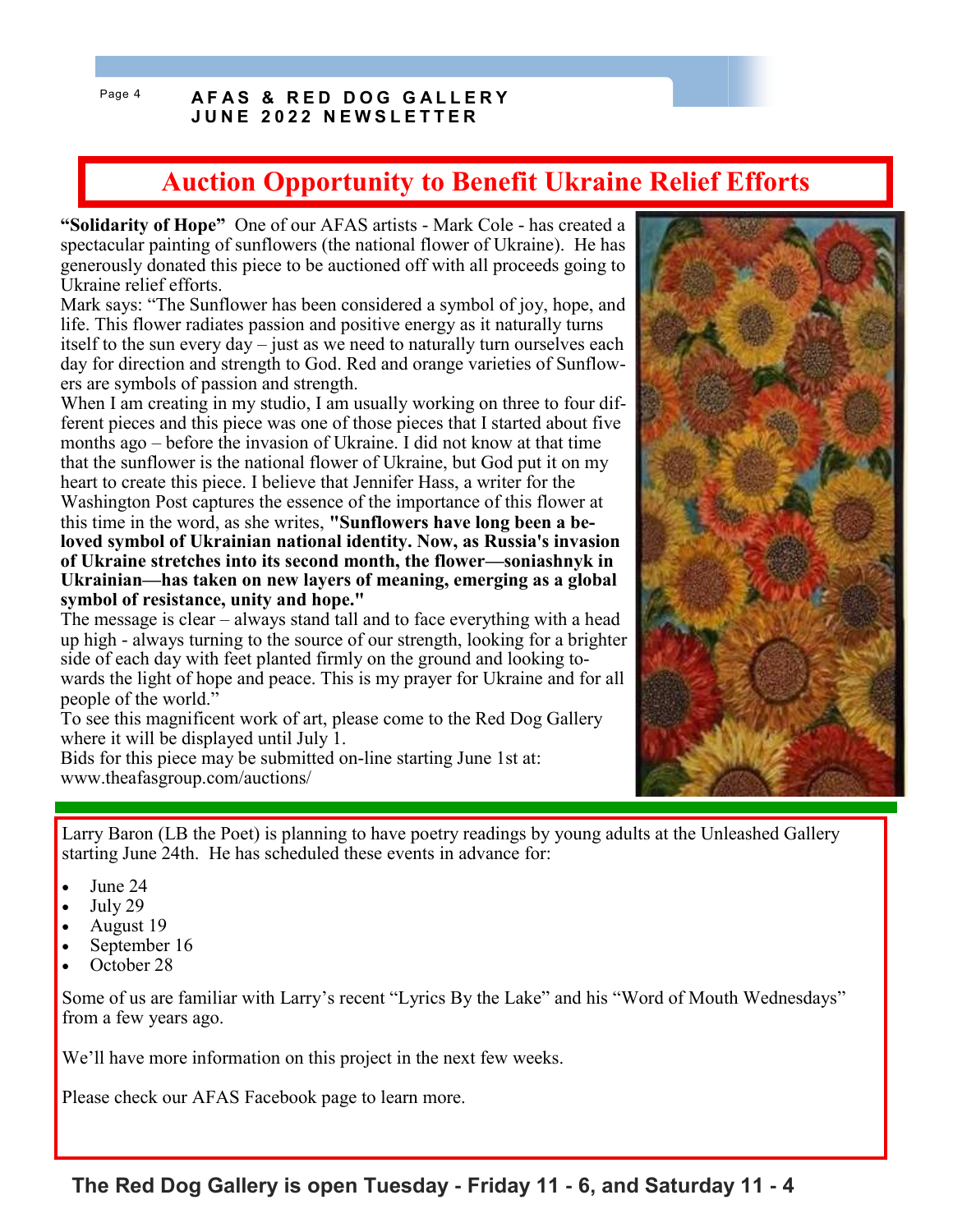#### Page 5 **AFAS & RED DOG GALLERY J U N E 2 0 2 2 N E W S L E T T E R**

## **UPCOMING EVENTS**

### **June 1, 8, 15, 22 & 29 - (every Tuesday in June) Salsa Dancing**

**———————————————————————**

**———————————————————-**

6:00pm - 9:00 pm Unleashed Arts Center (2nd floor above Red Dog Gallery) 630 N Liberty St, Winston Salem, NC

Don't have time for weekly classes? Learn to dance Salsa and Bachata in just 1 day! This course is for beginners with limited Salsa or bachata experience.

Cost: \$30 Per Person or \$50 per couple No Partner Required. COVID precautions and guidelines will be observed.

Comfortable clothing - heels and dress shoes. Jeans are great. Water is available.

### **June 3, Reception for The Summer in the City**

6:00pm - 8:00 pm - Red Dog Gallery 630 N Liberty St, Winston Salem, NC

### **June 4 & 18 - SATURDAY ART JAM (FREE to attend)**

12:30 - 3pm outside in Artivity Park (weather permitting) , or Unleashed Art Center Social distancing protocols will be in place for everyone's protection all children will get a Red Dog Doodler pocket sketch book to take home. Start time is 12:30 and lasts till 3 pm—drop in for an hour, or the whole 2 1/2 hours NO RESERVATIONS NEEDED

#### **——————————————————————— June 11, 2022 - SonCaribe Latin Dancing Night**

7:00 pm - 11:00 pm - AFAS Center for the Arts, 630 N Liberty St, Winston-Salem, NC 27101 SALSA / BACHATA / MERENGUE / KIZOMBA / MORE Soncaribe Latin Dance presents "Latin Dancing Salsa Nights as AFAS" We'll be observing Covid guidelines. Hand sanitizer will be available. Cost \$10.00 admission at the door, \$8.00 in advance **———————————————————————**

### **June 12, 2022 - Winston-Salem Bead Society Meeting**

2:00 pm - 4:00 pm - AFAS Center for the Arts, 630 N Liberty St, Winston-Salem, NC 27101 The annual cost of joining the Winston-Salem Bead Society is \$10.00 a year. There is a venue fee of \$5.00 per person, per meeting. We have beginner, intermediate and advance projects. Not every meeting will include a project. Some meetings will be a demonstration or discussion regarding beading. Please email Tina Tonozzi [ttonozzi@hotmail.com] so we can get a count of how many people will be attending. We need a count so we can have enough tables set-up and spaced accordingly. We meet to share information with those that want to learn to bead or already have the "bead bug". **———————————————————————**

### **June 24, 2022 Word of Mouth with Larry Baron**

7:00 pm - 9:00 pm - AFAS Center for the Arts, 630 N Liberty St, Winston-Salem, NC 27101 Unleashed Gallery—Young adult poetry More information will be provided on the Red Dog Gallery Facebook page

**The Red Dog Gallery is open Tuesday - Friday 11 - 6, and Saturday 11 - 4**